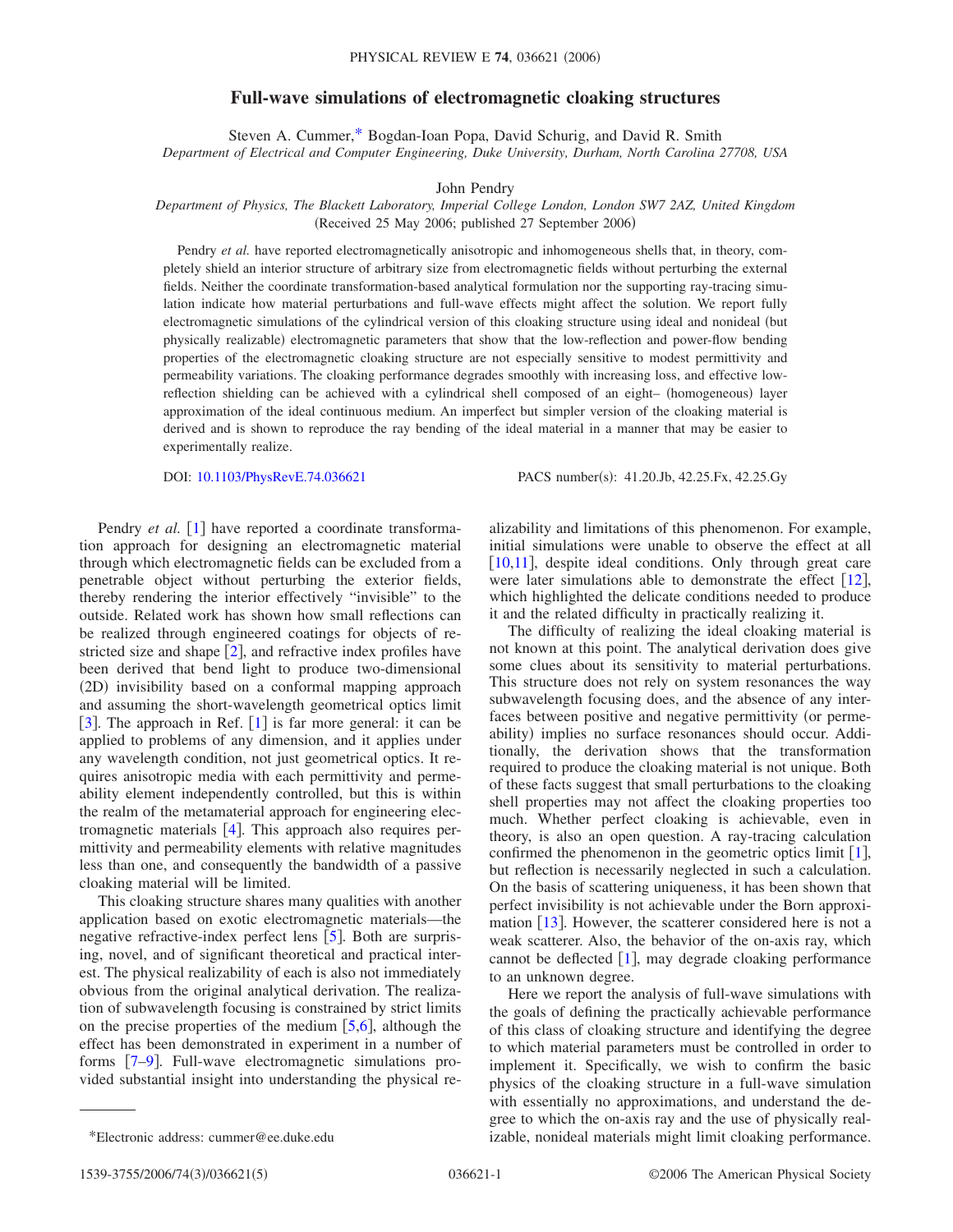<span id="page-1-0"></span>

FIG. 1. Computational domain and details for the full-wave cloaking simulation.

The COMSOL Multiphysics finite element-based electromagnetics solver is used for the reported simulations because of the flexibility it allows in specifying material anisotropy and continuous inhomogeneity.

We solve the 2D cylindrical problem in which fields are excluded from an infinite circular cylinder. Following the approach in Ref.  $[1]$  $[1]$  $[1]$ , cloaking a central cylindrical region of radius  $R_1$  by a concentric cylindrical shell of radius  $R_2$  requires a cloaking shell with the following radius-dependent, anisotropic relative permittivity and permeability (specified in cylindrical coordinates):

$$
\epsilon_r = \mu_r = \frac{r - R_1}{r}, \quad \epsilon_\phi = \mu_\phi = \frac{r}{r - R_1}, \tag{1}
$$

$$
\epsilon_z = \mu_z = \left(\frac{R_2}{R_2 - R_1}\right)^2 \frac{r - R_1}{r}.\tag{2}
$$

The COMSOL solver requires Cartesian coordinates, for which the *z* components do not change but the standard transformation to *x* and *y* yields

$$
\epsilon_{xx} = \epsilon_r \cos^2 \phi + \epsilon_\phi \sin^2 \phi, \tag{3}
$$

$$
\epsilon_{xy} = \epsilon_{yx} = (\epsilon_r - \epsilon_\phi)\sin\phi\cos\phi,\tag{4}
$$

$$
\epsilon_{yy} = \epsilon_r \sin^2 \phi + \epsilon_\phi \cos^2 \phi, \qquad (5)
$$

with  $\bar{\vec{\mu}} = \bar{\vec{\epsilon}}$  completing the material tensor description.

Figure [1](#page-1-0) shows the computational domain in which a 2 GHz transverse-electric (TE) polarized time-harmonic uniform plane wave is incident on a thin perfect electric conductor (PEC) shell of diameter 0.2 m (1.33 wavelengths) surrounded by a cloaking shell as specified above with outer diameter 0.4 m (2.67 wavelengths). The shell ensures that the fields inside it are identically zero, and consequently an object of any shape or material can be placed in the interior of the thin shell (provided it fits) without influencing the fields anywhere in the domain. In the figures below, zero interior fields are explicitly shown to emphasize this fact. Analytically, the inner region is shielded from external fields even without the PEC shell  $[1]$  $[1]$  $[1]$ , and simulations without the PEC shell demonstrate a similar cloaking performance.

<span id="page-1-1"></span>

FIG. 2. The permittivity and permeability components used in cases 1, 3, and 4 described in the text.

Different configurations were simulated to explore the sensitivity and realizability of the cloaking function. Material parameters (in cylindrical coordinates) for these different configurations are shown in Fig. [2,](#page-1-1) assuming  $R_2 = 2R_1$ . Case 1 is the ideal cloaking material parameters, with lossless  $\overline{\vec{\epsilon}}(r)$ and  $\bar{\bar{\mu}}(r)$  as defined above. In case 2, the ideal cloaking material parameters are used but with the addition of loss to give a constant electric and magnetic loss tangent of 0.1. The metamaterial approach in the GHz range can achieve loss tangents significantly lower than this value  $\lceil 14 \rceil$  $\lceil 14 \rceil$  $\lceil 14 \rceil$ . In case 3, the cloaking structure is implemented in a stepwise homogeneous eight-layer approximation of the ideal, lossless continuous parameters. This represents the necessary approximation of realizing a continuous medium with a finite number of discrete layers.

Case 4 is an approximate realization with simplified permittivity and permeability derived as follows. Limiting ourselves to TE fields and letting  $D_z = \epsilon_z E_z$ , the Maxwell equations inside the cloaking material are

$$
j\omega D_z = \frac{1}{r} \left[ \frac{\partial (rH_\phi)}{\partial r} - \frac{\partial H_r}{\partial \phi} \right],\tag{6}
$$

$$
j\omega\mu_r H_r = \frac{1}{r} \frac{\partial (D_z/\epsilon_z)}{\partial \phi},\tag{7}
$$

$$
j\omega\mu_{\phi}H_{\phi} = -\frac{\partial(D_{z}/\epsilon_{z})}{\partial r}.
$$
 (8)

If  $\epsilon$ <sub>z</sub> is spatially uniform, then the above equations depend on only two material parameters  $(\mu_r \epsilon_z)$  and  $\mu_\phi \epsilon_z$ ) instead of the original three. This gives the ability to choose one of the three arbitrarily to achieve some favorable condition. One good choice would be to select  $\mu_{\phi} = 1$  so that  $\epsilon_z = (\frac{R_2}{R_2 - R_1})^2$  and  $\mu_r = \left(\frac{r-R_1}{r}\right)^2$ . This has the benefit of making only one component spatially inhomogeneous and also eliminates any infinite values, as shown in Fig. [2.](#page-1-1) This reduced medium loses its reflectionless property at interfaces with free space, but it maintains the phase front and power-flow bending of the ideal cloaking material. The simulations below show that this reduced cloaking material can demonstrate the basic physics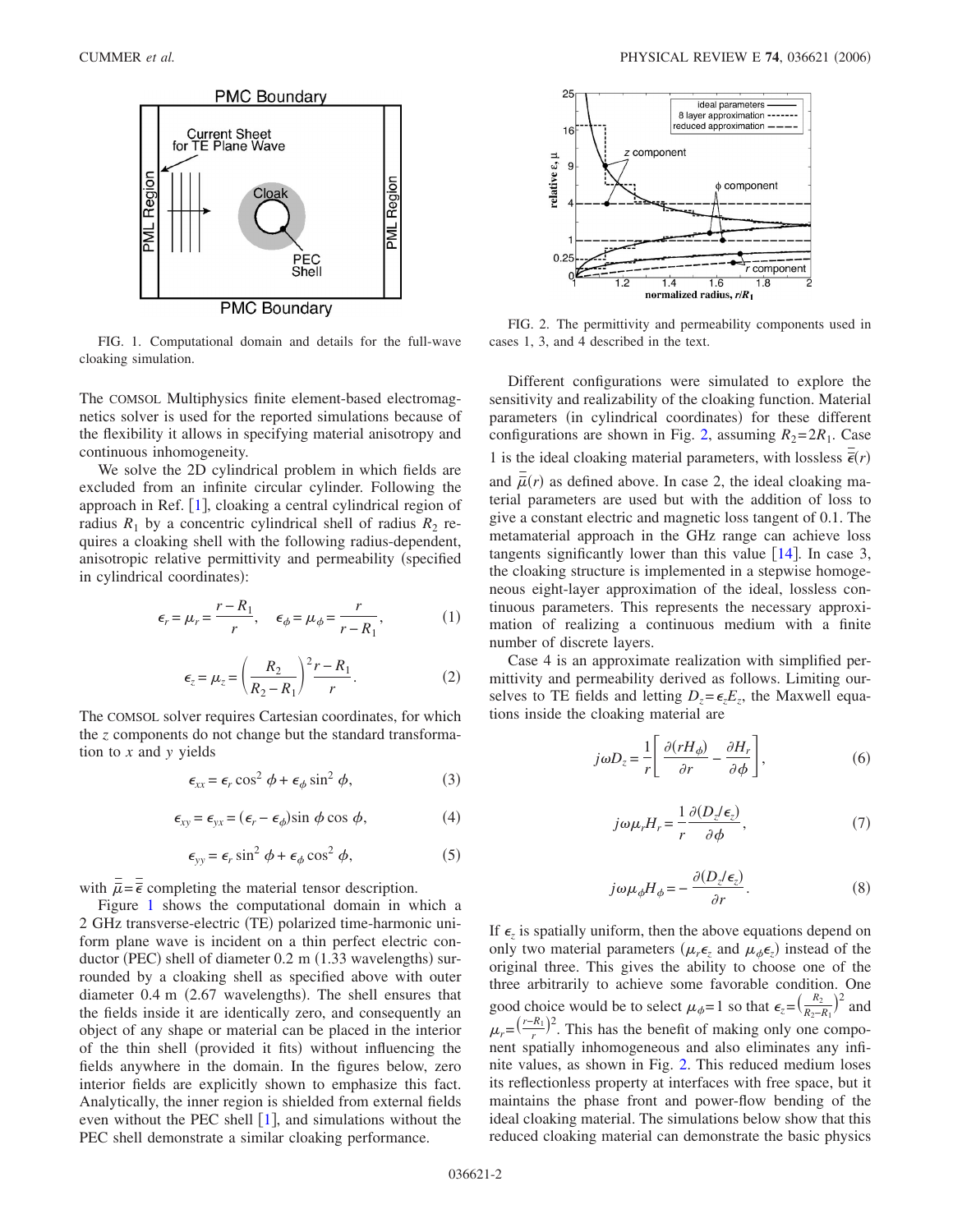<span id="page-2-0"></span>

FIG. 3. (Color) The resulting electric-field distribution in the vicinity of the cloaked object. Power-flow lines (in gray) show the smooth deviation of electromagnetic power around the cloaked PEC shell. In all cases power flow is from left to right. Upper left (case 1): Ideal parameters. Upper right (case 2): Ideal parameters with a loss tangent of 0.1. Lower left (case 3): eight-layer stepwise approximation of the ideal parameters. Lower left (case 4): Reduced material parameters.

of this class of cloaking and may present a simpler path to an experimental demonstration.

Figure [3](#page-2-0) shows the resulting simulated electric-field distribution and electromagnetic power-flow lines for these four cases. Displayed is the real part of the electric-field phasor equivalent to the time-domain fields at the instant of time when the source phase is zero) so that the individual phase fronts are clearly visible. The cloaking effect is especially clear in the ideal case (upper-left panel). Outside the cloaking shell, the plane wave is almost unaltered, as if no scatterer were present. Inside the cloaking material, the powerflow lines are bent smoothly around the PEC shell, and the phase fronts are also warped in the manner predicted by the original transformation  $[1]$  $[1]$  $[1]$ . The fields are smoothly excluded from the interior region with minimal scattering in any direction. It is immediately evident that the ideal cloaking material must be highly anisotropic because the wave vector (the normal to the wave front) and the direction of power flow (the streamlines) are not parallel in the cloaking material. In many locations they are almost perpendicular. Anisotropy is required to meet this constraint on the phase and ray directions.

The simulated fields shown in each case were computed with approximately 85 000 elements and 340 000 unknowns, although nearly identical solutions were obtained with a coarser mesh. In the ideal parameter simulation, there are approximately 32 layers of elements spanning the cloaking material region, which is not especially fine considering the strong variation of the material parameters across this region. It is interesting to note that the integration of the on-axis ray incident on the center of the cylinder stops because power flow is effectively zero at the inner edge.

<span id="page-2-1"></span>

FIG. 4. (Color) Simulated cloaking with ideal parameters for a larger cloaked object and thinner cloaking shell.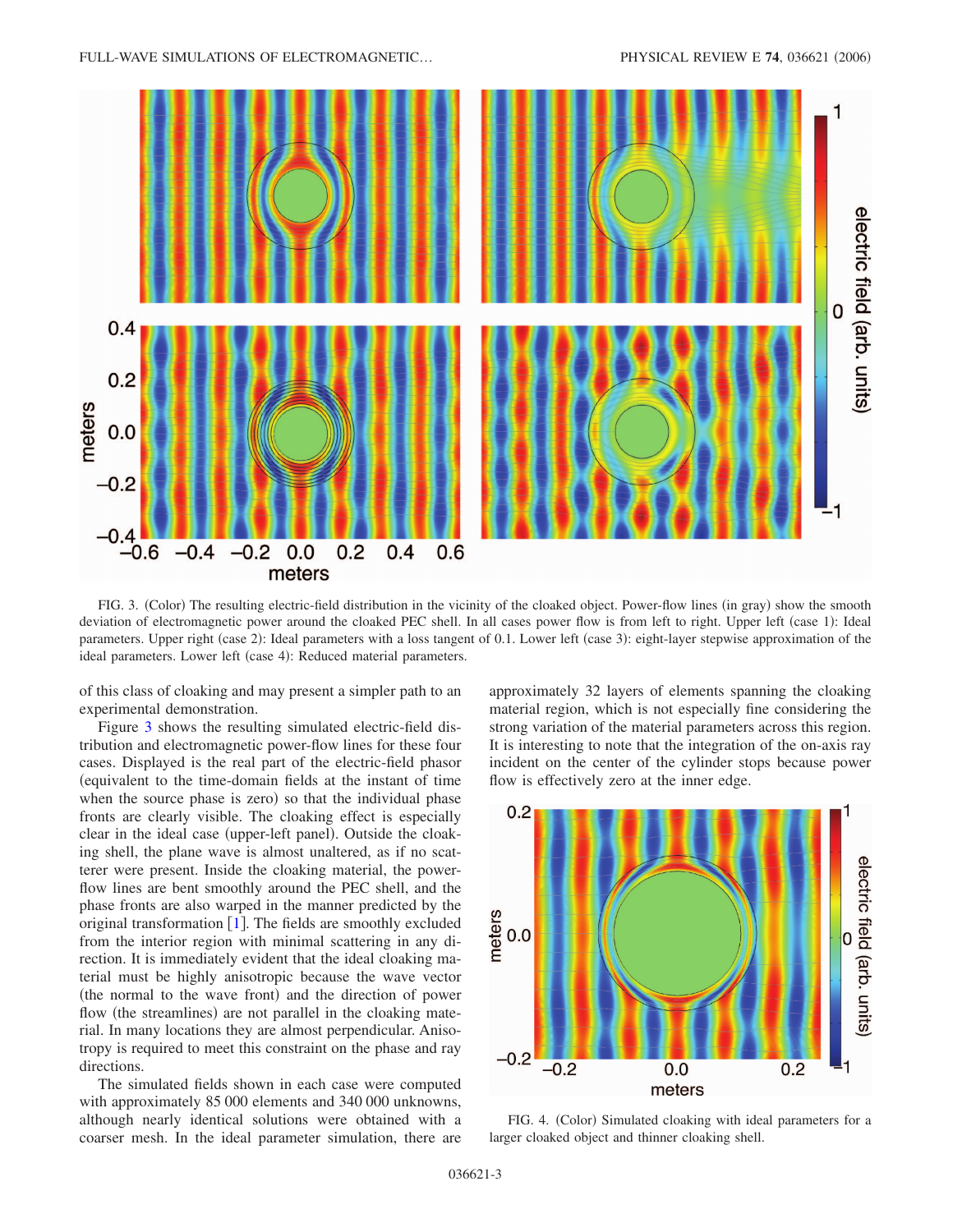To quantify the cloaking performance of this 2D scenario, we computed the total scattered power per unit length of the cylinder (integrated over all angles) by taking the difference between the solution from simulations with and without the cloak and object. We then normalized this total scattered power by the incident-wave power incident on the diameter of the inner PEC sphere per unit length of the cylinder. This ratio is the scattering width (the 2D equivalent of a radar cross section) of the composite object, averaged over all angles, and normalized to the diameter of the cylinder. For the simulation shown, this ratio is 0.06. No doubt this could be pushed even smaller with careful tuning of the simulation parameters; for our purposes, however, it quantitatively shows that the cloaking material is quite effective. Interestingly, the scattered power is almost isotropically distributed over all angles, an unusual property for an object that is not electrically small.

If the permittivity and permeability are held constant as functions of frequency, then the cloaking performance should not vary significantly versus frequency  $\lceil 1 \rceil$  $\lceil 1 \rceil$  $\lceil 1 \rceil$  because the required material parameters depend only on the geometry of the problem. However, the subunity parameter values required imply that a passive realization of such a material must be dispersive  $\lceil 1 \rceil$  $\lceil 1 \rceil$  $\lceil 1 \rceil$  and the cloaking bandwidth will be limited. Precisely how limited is simply a material or metamaterial design problem.

Loss degrades cloaking performance in a straightforward way. With electric and magnetic-loss tangents of 0.1, the upper-right panel of Fig. [3](#page-2-0) shows that lossy cloaking material is still effective. Almost no power is scattered in any direction except the forward direction, which is unavoidable because the lossy material absorbs almost all of the forward traveling-wave power. With the loss tangent reduced to only 0.01 (not shown), the effect of loss is almost imperceptible. No significant differences were observed when loss was introduced as a constant imaginary part instead of a constant loss tangent. Interestingly, the phase fronts to the left of the object are perturbed less in the lossy case than the lossless case, indicating that the addition of loss can improve backscatter performance (but not the forward scatter) of the cloak. We speculate that this is due to the following.

The incident-wave power is contained near the on-axis ray and requires the most aggressive redirection around the object and is thus the power most likely to be imperfectly handled. We suggest that small deviations from the ideal medium inherent in a discrete simulation scatter this nearly onaxis wave power in the almost isotropic scattering pattern observed. With loss, the cloaking layer absorbs some of the scattered power before it exits the cloak. We thus expect that a lossy cloak would isotropically scatter less than the lossless cloak, at the expense of strong forward scattering. This is precisely what the simulations show. Further investigation is merited to determine whether performance of the cloak is limited by this nearly on-axis power.

Any physical realization of the ideal continuous cloaking material will require discretization of the material parameters. The lower left panel of Fig. [3](#page-2-0) shows the field distribution when the cloak material is approximated by eight dis-

crete and homogeneous cylindrical layers (see Fig. [2](#page-1-1)). The discretized cloaking material, with a normalized isotropic scattering width of 0.215, does not perform as well as the continuous material, as reflected by the more perturbed wave fronts outside the cloaking material. But most of the incident-wave energy is still smoothly bent around the central object. This simulation shows that systematic perturbations to the ideal material parameters on the order of 10% do not disrupt the basic cloaking physics. We speculate that random material-property perturbations of the same magnitude probably degrade performance to the same degree.

The lower-right panel in Fig. [3](#page-2-0) shows the field distribution when the cloak material is composed of the reduced material described above, in which the  $\mu_{\phi}$  component is set to unity,  $\epsilon_z$  is constant, and only  $\mu_r$  is spatially varying. The significant amplitude variation across the phase fronts indicate that scattering in all directions is significant. But the bending of the individual phase fronts inside the reduced cloaking material is still present. In fact, images of the electric-field phase for the ideal and reduced cases (not shown) are in close agreement. This reduced material may be an easier (although not ideal) path to an initial experimental demonstration of this cloaking phenomenon. In its simplest form it would only require fabricating a material with an inhomogeneous  $\mu_r$  component, as  $\mu_{\phi}$  is unity and  $\epsilon_z$  is real and greater than one, and thus could be realized with an ordinary dielectric. Moreover, the very large-valued components required by the ideal cloak are eliminated, and only values on the order of unity and smaller, which are easier to realize in practice, are required in this reduced cloaking material.

The simulations presented above all contained a cloakingmaterial layer with a thickness parameter  $R_2 / R_1 - 1$  (cloak thickness normalized to the radius of the cloaked region) of unity. One might reasonably ask if the cloaking process becomes substantially more difficult to simulate, and therefore realize, with a thinner cloaking shell and an electrically larger object. To the extent the computational power is not a limitation, Fig. [4](#page-2-1) suggests that the answer is no. Here we simulate the cloaking of a PEC cylinder of diameter 2.67 wavelengths with a cloaking layer of thickness parameter  $0.25$  (i.e., the cloak thickness is only  $25\%$  of the cloaked cylinder radius). Even with the more aggressive ray and phase-front bending and wavelength compression required to cloak this object, high-fidelity simulations of the effect can be achieved with a relatively modest number of elements (approximately 20) across the width of the cloaking shell. It seems likely that thinner cloaking shells will require more tightly controlled electromagnetic parameters, but the relative ease with which this effect can be simulated suggests that sensitivity to medium parameters is still modest. An experimental demonstration of the basic physics of this class of electromagnetic cloaking structures should be possible even with nonideal electromagnetic metamaterials.

David Schurig would like to acknowledge support from the Intelligence Community's Postdoctoral Research Program.